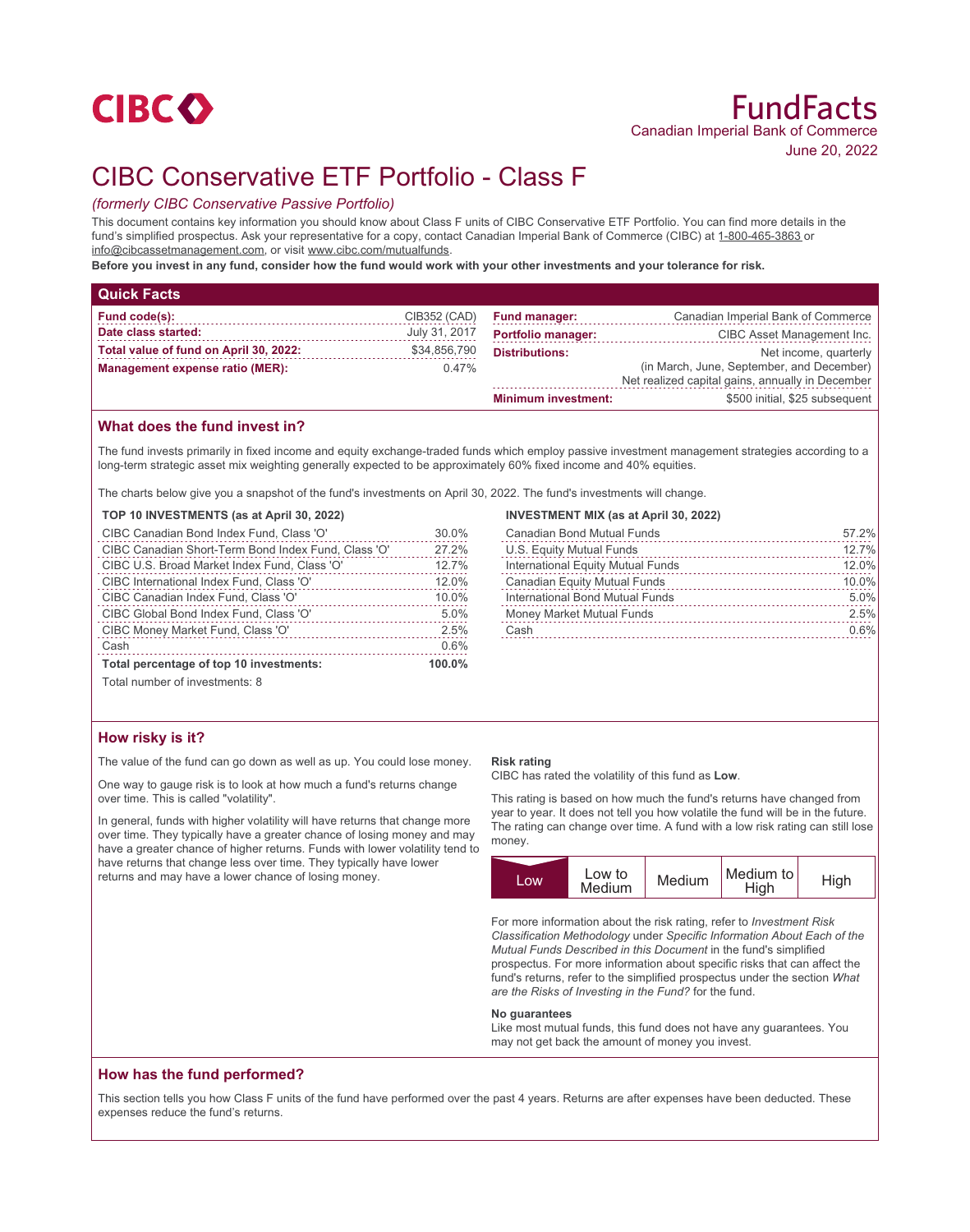# **FundFacts**

### **YEAR-BY-YEAR RETURNS**

This chart shows how Class F units of the fund performed in each of the past 4 calendar years. Class F units have not dropped in value in any of the 4 years. The range of returns and change from year to year can help you assess how risky the fund has been in the past. It does not tell you how the fund will perform in the future.



### **BEST AND WORST 3-MONTH RETURNS**

This table shows the best and worst returns for Class F units of the fund in a 3-month period over the past 4 calendar years. The best and worst 3-month returns could be higher or lower in the future. Consider how much of a loss you could afford to take in a short period of time.

|                    | <b>Return</b> | $\vert$ 3 months ending | If you invested \$1,000 at the beginning of the period |
|--------------------|---------------|-------------------------|--------------------------------------------------------|
| <b>Best return</b> | $7.0\%$       | June 30, 2020           | Your investment would rise to \$1,070                  |
| Worst return       | $-4.4\%$      | March 31, 2020          | Your investment would drop to \$956                    |

### **AVERAGE RETURN**

The annual compounded return of Class F units of the fund since July 31, 2017 was 3.6%. If you had invested \$1,000 in the fund on July 31, 2017, your investment would be worth \$1,182 as at April 30, 2022.

| Who is this fund for?                                                                                                                     | A word about tax                                                                                                                                                                                                                                                                                     |
|-------------------------------------------------------------------------------------------------------------------------------------------|------------------------------------------------------------------------------------------------------------------------------------------------------------------------------------------------------------------------------------------------------------------------------------------------------|
| Investors who:<br>• are seeking a combination of income and some long-term capital<br>growth; and<br>• are investing for the medium term. | In general, you will have to pay income tax on any money you make on a<br>fund. How much you pay depends on the tax laws where you live and<br>whether or not you hold the fund in a registered plan such as a<br>Registered Retirement Savings Plan (RRSP) or a Tax-Free Savings<br>Account (TFSA). |
|                                                                                                                                           | Keep in mind that if you hold your fund in a non-registered plan, fund<br>distributions are included in your taxable income, whether you receive<br>them in cash or have them reinvested.                                                                                                            |

## **How much does it cost?**

The following tables show the fees and expenses you could pay to buy, own, and sell Class F units of the fund. The fees and expenses - including any commissions - can vary among classes of a fund and among funds. Higher commissions can influence representatives to recommend one investment over another. Ask about other funds and investments that may be suitable for you at a lower cost.

### **1. SALES CHARGES**

There are no sales charges payable when you buy, switch, or sell Class F units of the fund.

### **2. FUND EXPENSES**

You don't pay these expenses directly. They affect you because they reduce the fund's returns.

As at December 31, 2021, the expenses for Class F units of the fund were 0.48% of its value. This equals \$4.80 for every \$1,000 invested.

|                                                                                                                                                                                                                                                                                                                                                                                      | Annual rate<br>(as a % of the fund's value) |
|--------------------------------------------------------------------------------------------------------------------------------------------------------------------------------------------------------------------------------------------------------------------------------------------------------------------------------------------------------------------------------------|---------------------------------------------|
| Management expense ratio (MER)<br>This is the total of the fund's management fee (including the trailing commission), fixed administration fee, and any<br>operating expenses not covered by the fixed administration fee (fund costs) for Class F units of the fund. CIBC waived<br>or absorbed some of the fund's expenses. If it had not done so, the MER would have been higher. | 0.47%                                       |
| Trading expense ratio (TER)<br>These are the fund's trading costs.                                                                                                                                                                                                                                                                                                                   | 0.01%                                       |
| <b>Fund expenses</b>                                                                                                                                                                                                                                                                                                                                                                 | 0.48%                                       |